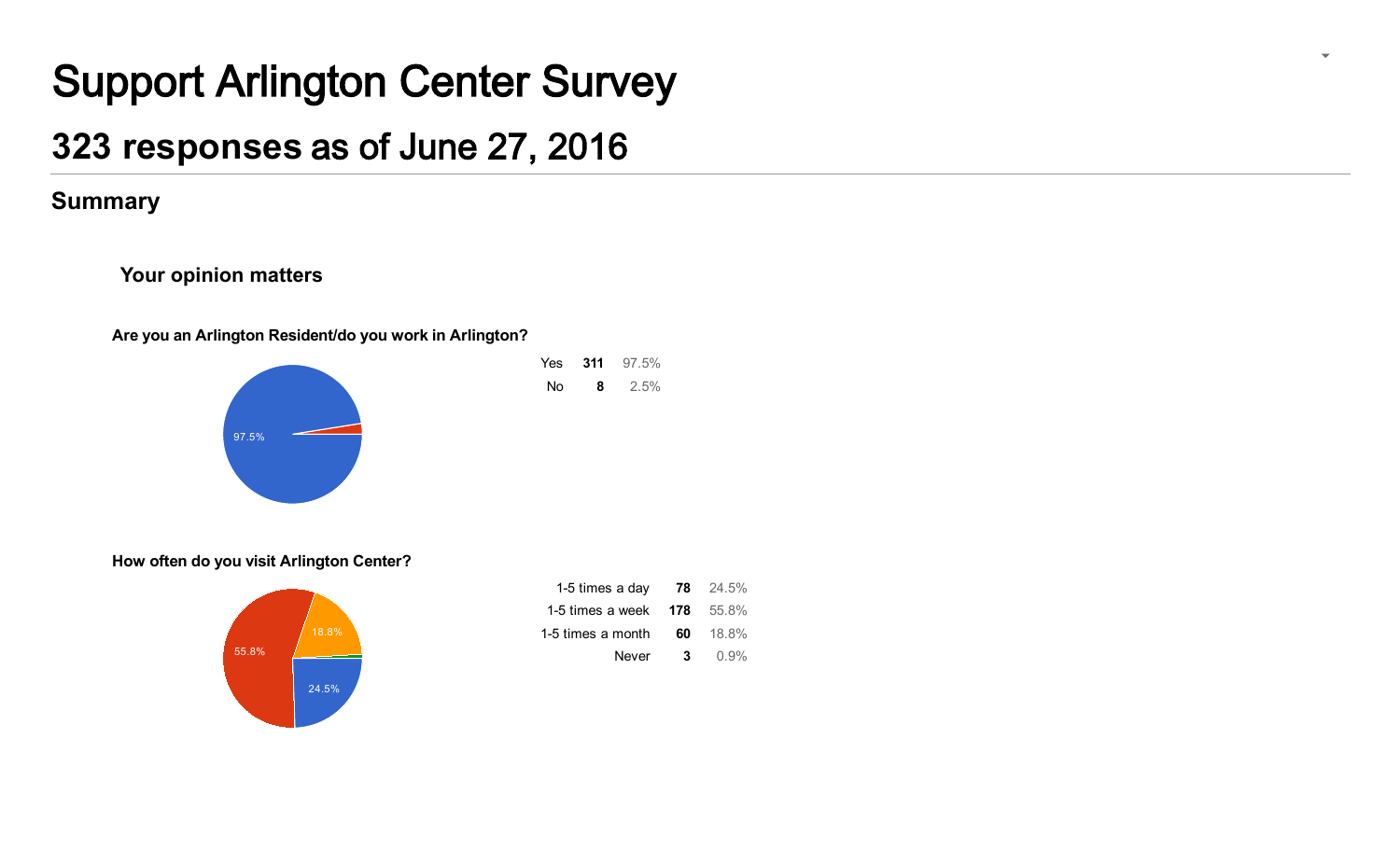Would you like to see aesthetic improvements in the Center, such as improved lighting, more green space, etc.



By July 2016, there will be 15 empty storefronts in Arlington Center, including CVS which has been at their Broadway location for 40 years. How do these empty storefronts make you feel about the future of Arlington Center? Check all that apply.



Upset to see these storefronts empty with no movement or progress 190 60.1%

Confused as to why they are empty, and what the owners and the town are doing to fill the spaces 257 81.3%

Sad to see Arlington struggling with so many storefront vacancies 202 63.9%

Unconcerned by the empty storefronts 1 0.3%

Would you like to see "pop up" window displays of advertisements for Arlington local businesses, cultural offerings, or art work in empty storefronts, during this transitional time?



### How do you typically get to Arlington Center? Check all that apply.

| Walk to the Center from my home or business 211 66.1% |  |  |
|-------------------------------------------------------|--|--|
| Take my bike $70$ 21.9%                               |  |  |
| Drive to the center $213$ 66.8%                       |  |  |
| Take the bus or the subway $31$ 9.7%                  |  |  |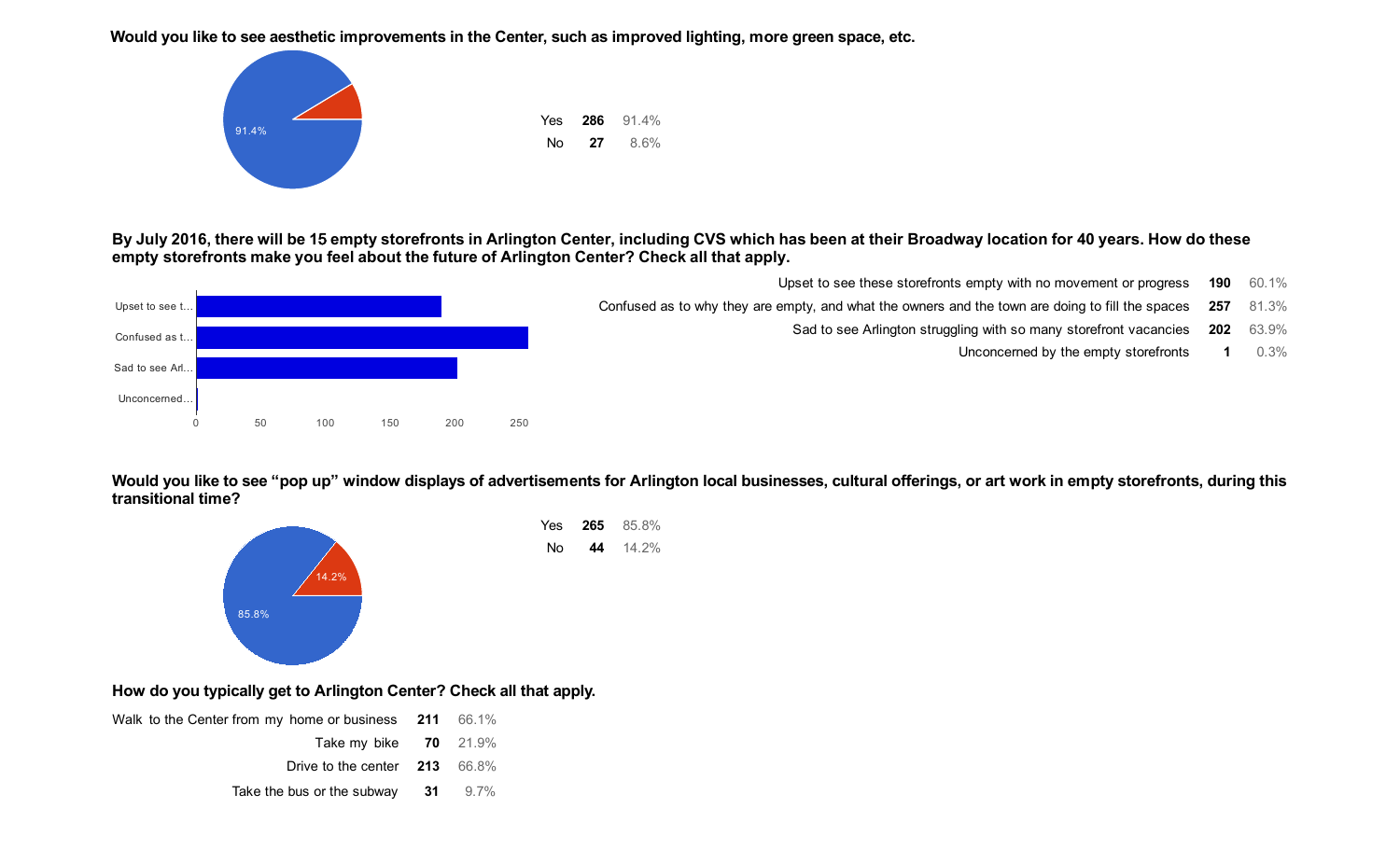

Florist

Liquor Store 78 24.7%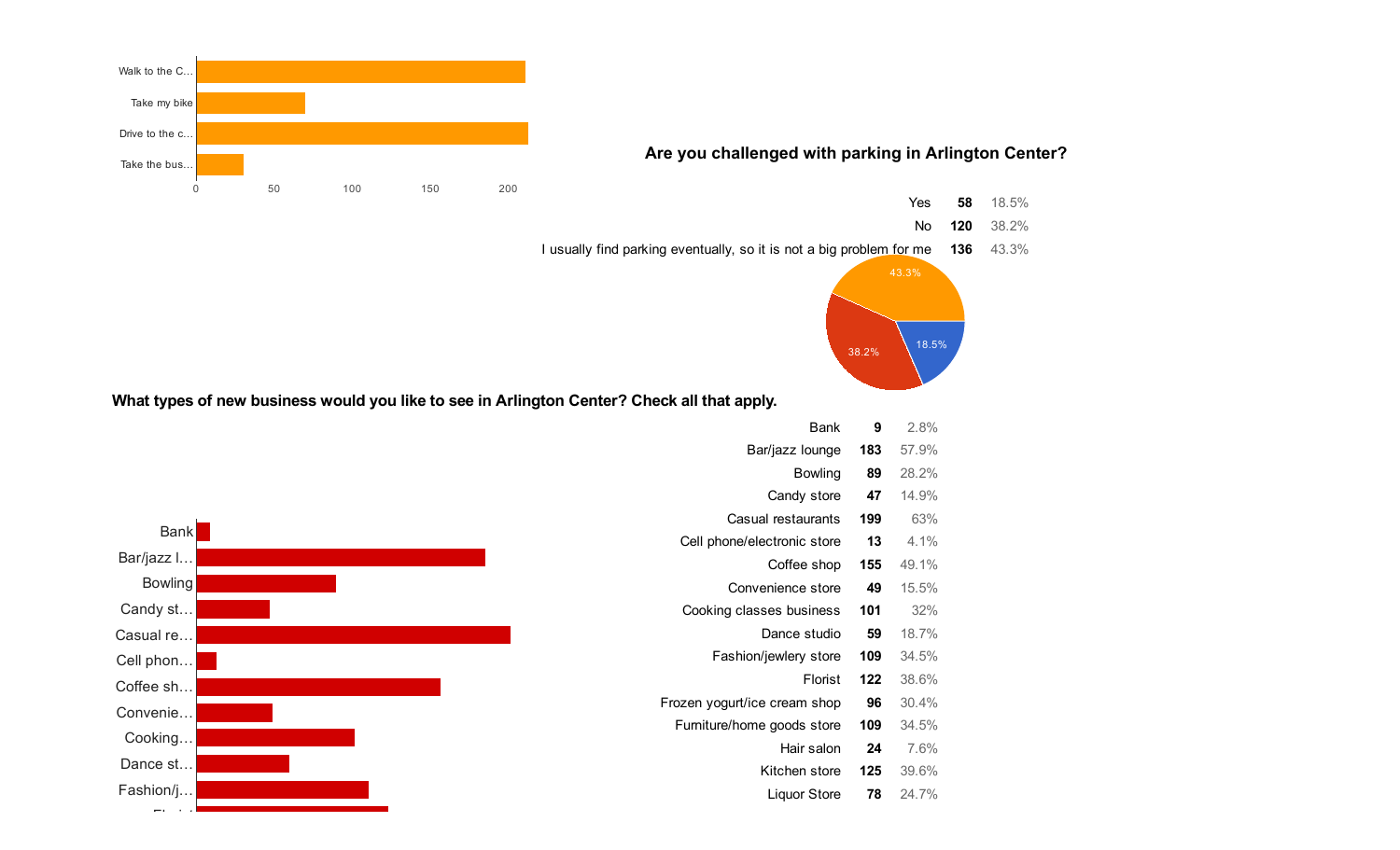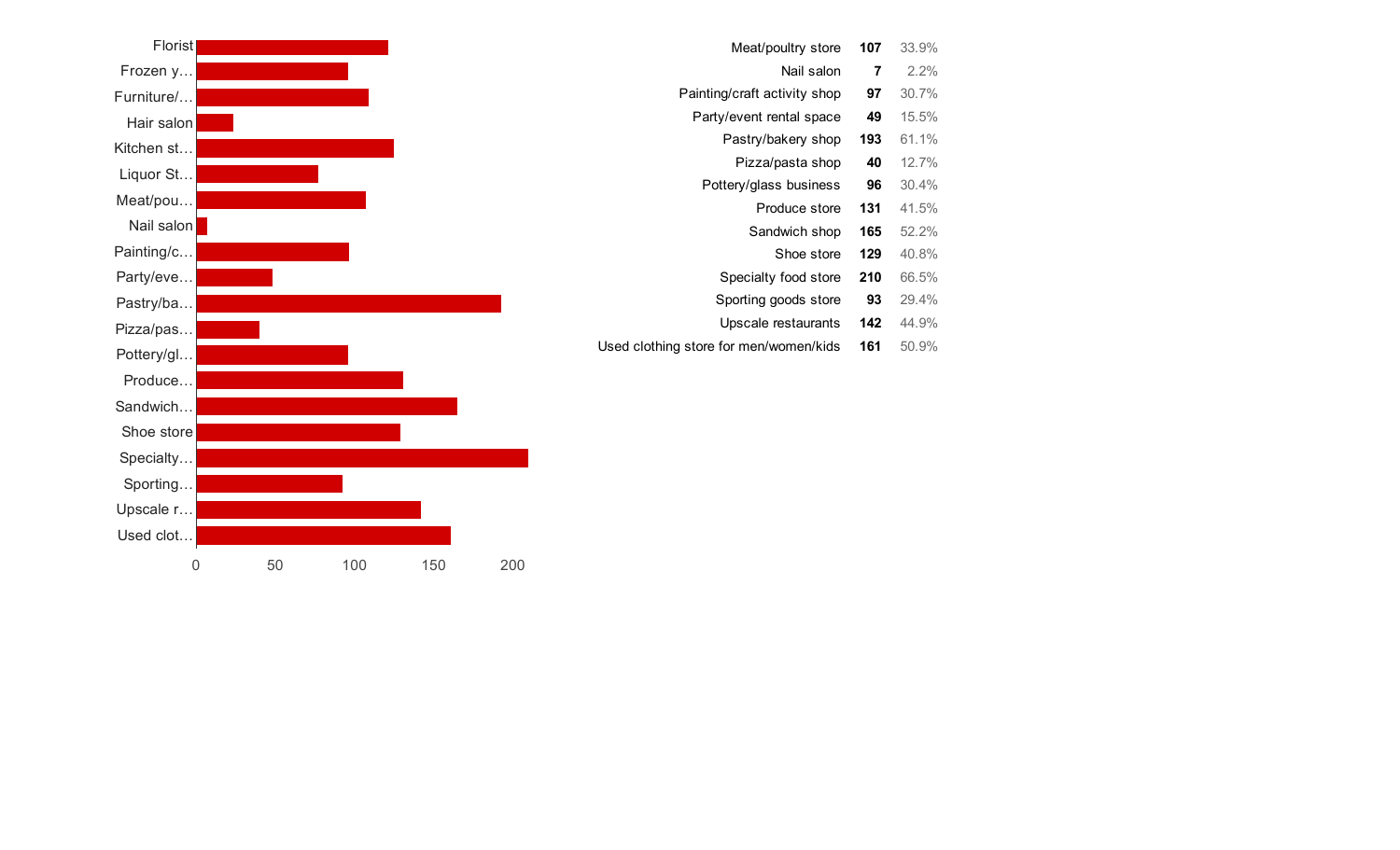#### **Comment Section**

Respondents were also able to provide comments. In general, the comments reflected a real love for the Center contrasted with concern for certain aspects of its current look and situation. Many respondents expressed their desire to see Arlington thrive, their love for the walkability and the range of shops and restaurants, and made it clear they either moved here or stay here for those reasons, particularly the local nature of the businesses.

Some comments included words like "vibrant and successful" even as expressing concern that that vibrancy and success were being lost.

Many comments referred to the growing number of empty storefronts with distress, using words like: "an embarrassment and an eyesore," "depressing," "grim," "lacking vibrancy," and "potentially ruining Arlington Center."

Residents, business owners, and someone who says they represent businesses all made very detailed comments about the storefront situation. We have not shared those publicly because some have enough identifying information that we don't want to get them into conflict with the landlords.

Respondents wanted transparency and action from the Town about the problem and what could be done about it.

Several said that particular landlords were "greedy" and "difficult to deal with."

Several asked what recourse there might be for incentives and/or censure to get landlords to fill the spaces/ not lose existing businesses rumored to be leaving.

One person said, "It is not acceptable for a single individual to have such an effect on the quality of life for Arlington residents. This is a civic issue."